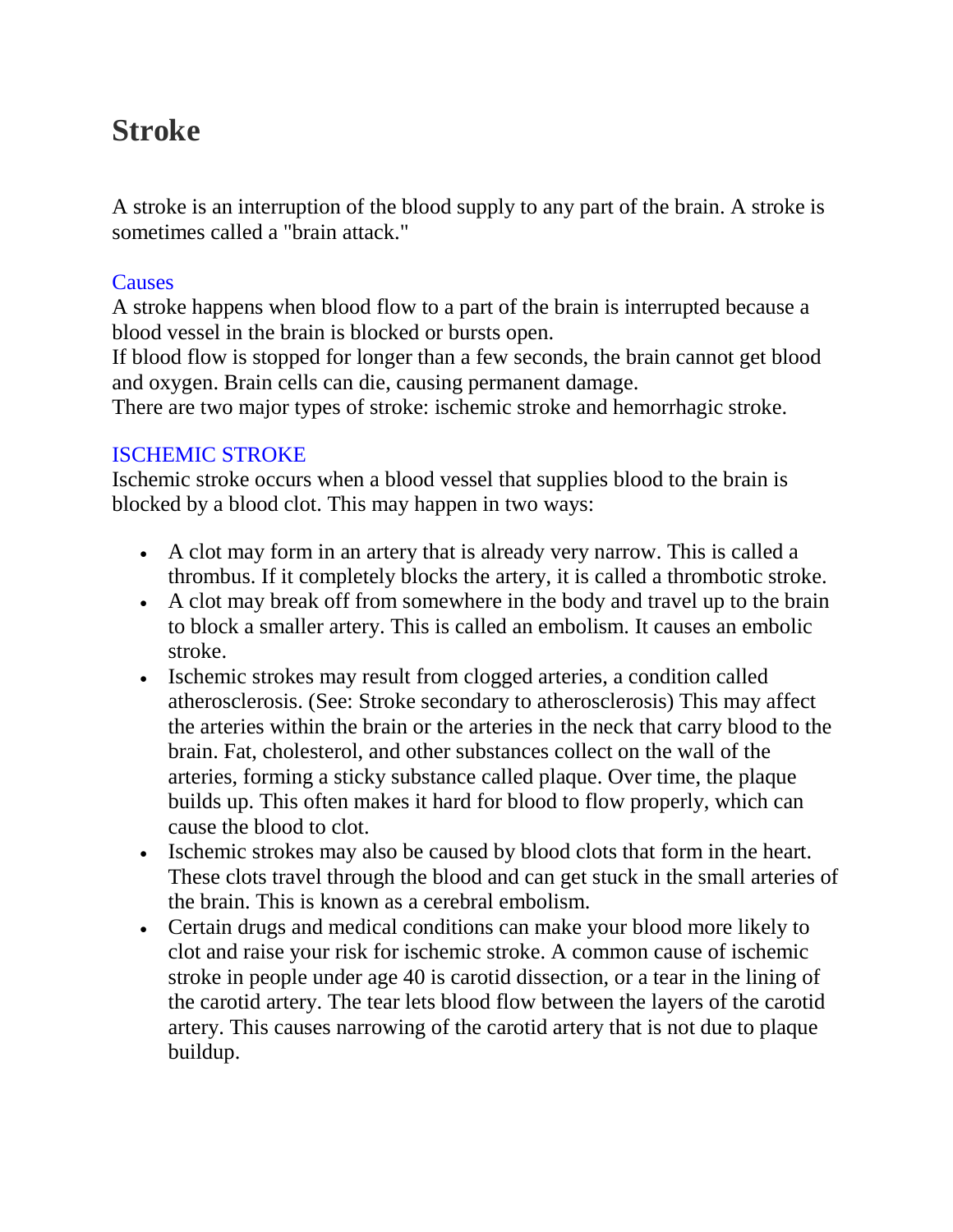## HEMORRHAGIC STROKE

Hemorrhagic stroke occurs when a blood vessel in part of the brain becomes weak and bursts open, causing blood to leak into the brain. Some people have defects in the blood vessels of the brain that make this more likely. The flow of blood that occurs after the blood vessel ruptures damages brain cells.

#### STROKE RISKS

- High blood pressure is the number one risk factor for strokes. The following also increase your risk for stroke:
- Diabetes
- Family history of stroke
- Heart disease
- High cholesterol
- Increasing age
- Certain medications make blood clots more likely, and therefore your chances for a stroke. Birth control pills can increase the chances blood clots, especially in woman who smoke and who are older than 35.
- Men have more strokes than women. But, women have a risk of stroke during pregnancy and the weeks immediately after pregnancy.

The following can increase the risk of bleeding into the brain, which makes you more likely to have a stroke:

- Alcohol use
- Bleeding disorders
- Cocaine use
- Head injury

## Symptoms

The symptoms of stroke depend on what part of the brain is damaged. In some cases, a person may not even be aware that he or she has had a stroke.

Symptoms usually develop suddenly and without warning, or they may occur on and off for the first day or two. Symptoms are usually most severe when the stroke first happens, but they may slowly get worse.

A headache may occur, especially if the stroke is caused by bleeding in the brain. The headache:

Starts suddenly and may be severe

Occurs when lying flat

Wakes you up from sleep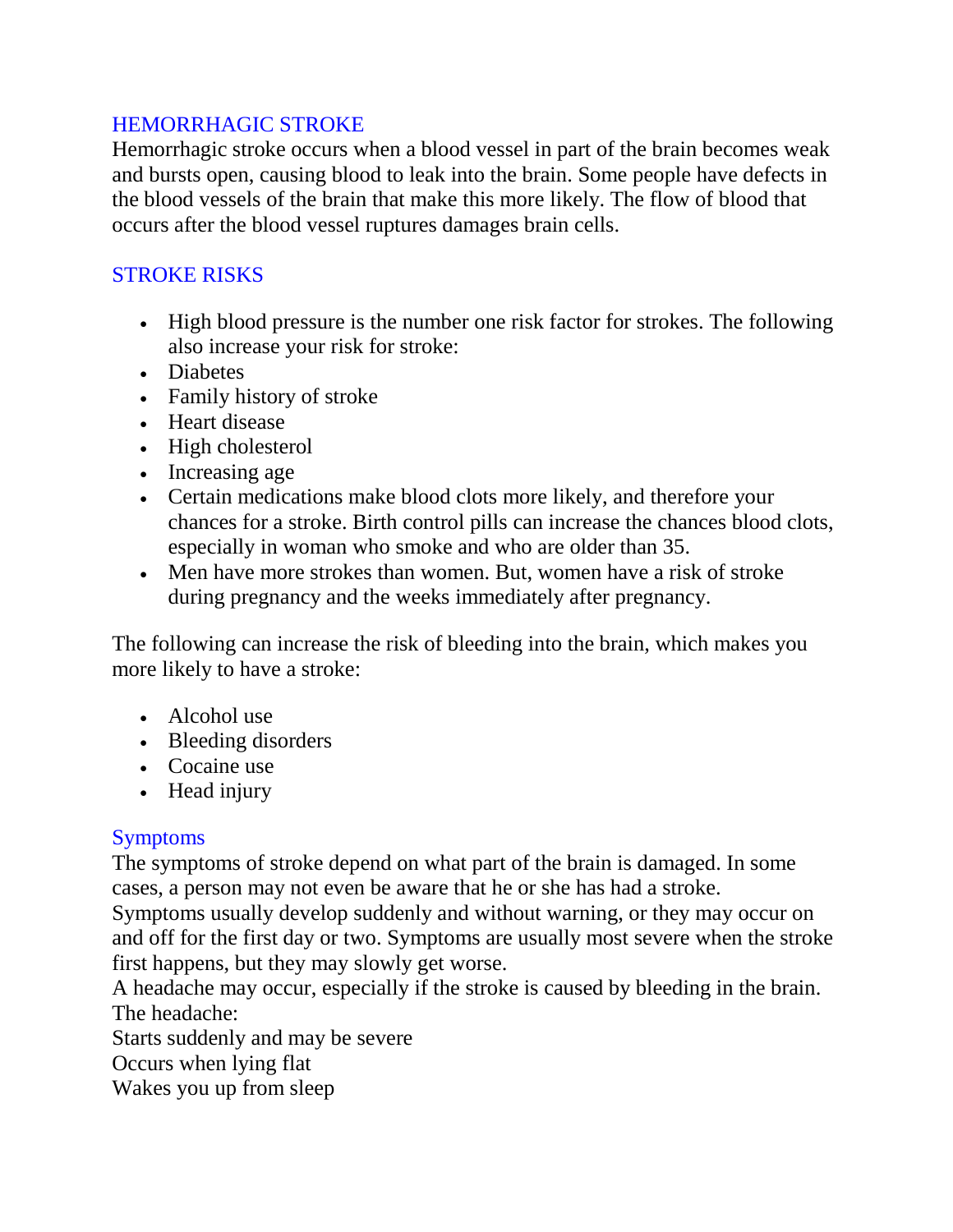Gets worse when you change positions or when you bend, strain, or cough Other symptoms depend on the severity of the stroke and what part of the brain is affected. Symptoms may include:

- Muscle weakness in the face, arm, or leg (usually just one side)
- Numbness or tingling on one side of the body
- Trouble speaking or understanding others who are speaking
- Problems with eyesight, including decreased vision, double vision, or total loss of vision
- Sensation changes that affect touch and the ability to feel pain, pressure, different temperatures, or other stimuli
- Changes in hearing
- Change in alertness (including sleepiness, unconsciousness, and coma)
- Personality, mood, or emotional changes
- Confusion or loss of memory
- Difficulty swallowing
- Changes in taste
- Difficulty writing or reading
- Loss of coordination
- Loss of balance
- Clumsiness
- Trouble walking
- Dizziness or abnormal sensation of movement (vertigo)
- Lack of control over the bladder or bowels

## Exams and Tests

A complete physical and neurological exam should be performed. Your doctor will:

- Check for problems with vision, movement, sensation, reflexes, understanding, and speaking. Your doctor and nurses will repeat this exam over time to see if your stroke is getting worse or is improving.
- Listen for an abnormal sound, called a "bruit," when using a stethoscope to listen to the carotid arteries in the neck. A bruit is caused by turbulent blood flow.
- Check and assess your blood pressure, which may be high.
- Tests can help your doctor determine the type, location, and cause of the stroke and to rule out other disorders that may be responsible for the symptoms.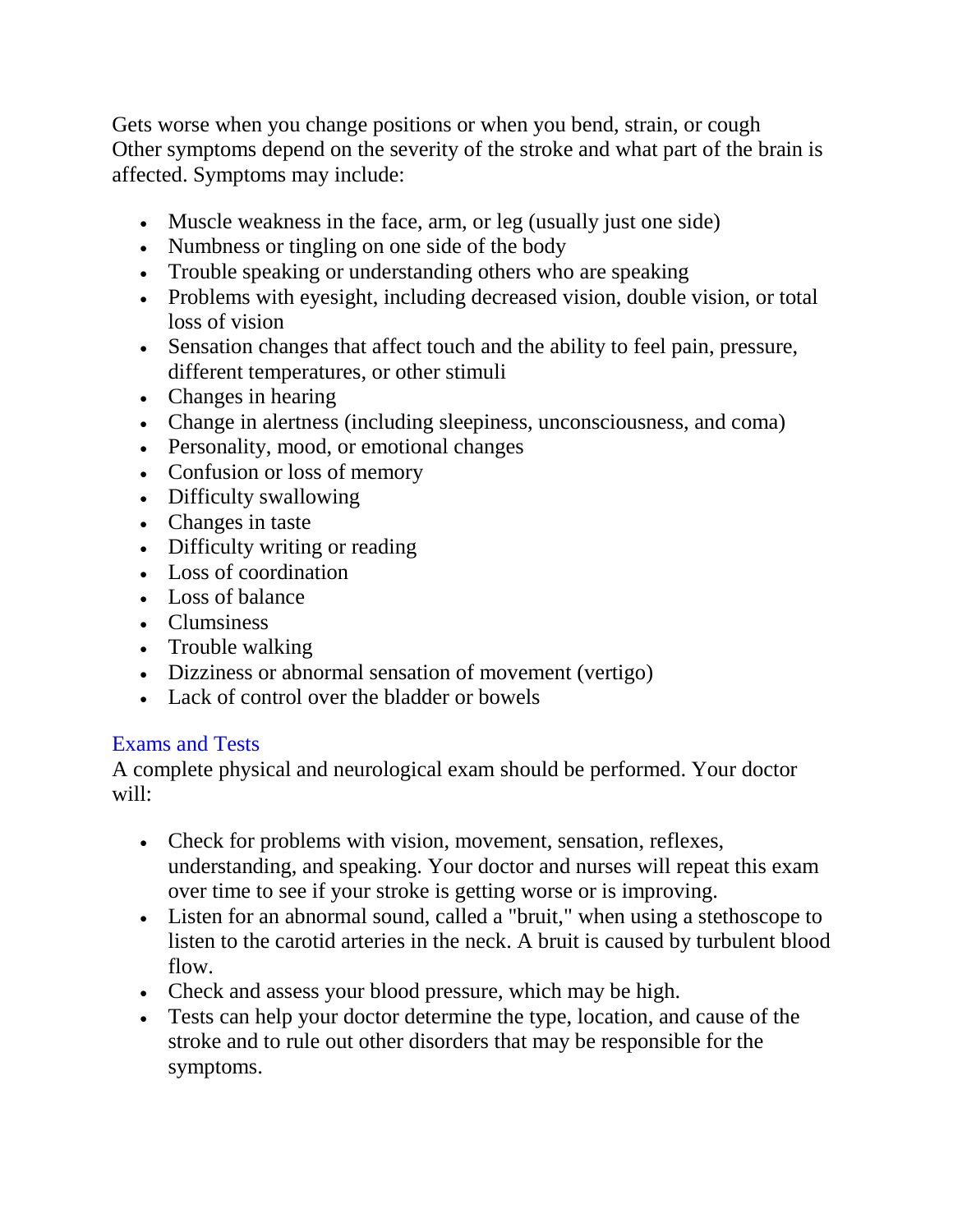- A CT scan of the brain is often done soon after symptoms of a stroke begin. An MRI scan of the brain may be done instead or afterwards.
- Magnetic resonance angiography (MRA) or CT angiography may be done to check for abnormal blood vessels in the brain that may have caused the stroke.
- Echocardiogram may be done if the stroke could have been caused by a blood clot from the heart.
- Carotid duplex (a type of ultrasound exam) can show if narrowing of the neck arteries (carotid stenosis) led to the stroke.
- An angiogram of the head can reveal which blood vessel is blocked or bleeding, and help your doctor decide if the artery can be reopened using a thin tube.
- Laboratory tests will include acomplete blood count (CBC), bleeding time, and blood clotting tests (prothrombin time or partial thromboplastin time).
- Electrocardiogram (ECG) and heart rhythm monitoring can help determine if an irregular heart beat (such as atrial fibrillation) caused the stroke.
- A spinal tap (cerebrospinal fluid exam) may also be done.

## Treatment

A stroke is a medical emergency. Immediate treatment can save lives and reduce disability. Call 911 or your local emergency number or seek immediate medical care at the first signs of a stroke.

It is important to get the person to the emergency room immediately to determine if the stroke is due to bleeding or a blood clot so appropriate treatment can be startedwithin 3 hours of when the stroke began.

Treatment depends on the severity and cause of the stroke. A hospital stay is required for most strokes.

## TREATMENT IN THE HOSPITAL

Clot-busting drugs (thrombolytic therapy) may be used if the stroke is caused by a blood clot. Such medicine breaks up blood clots and helps restore blood flow to the damaged area. However, not everyone can receive this type of medicine.

For these drugs to work, a person must be seen and treatment must begin within 3 hours of when the symptoms first started. A CT scan must be done to see whether the stroke is from a clot or from bleeding.

If the stroke is caused by bleeding rather than clotting, clot-busting drugs (thrombolytics) can cause more bleeding.

## Other treatments depend on the cause of the stroke:

Blood thinners such as heparin or warfarin (Coumadin) are used to treat strokes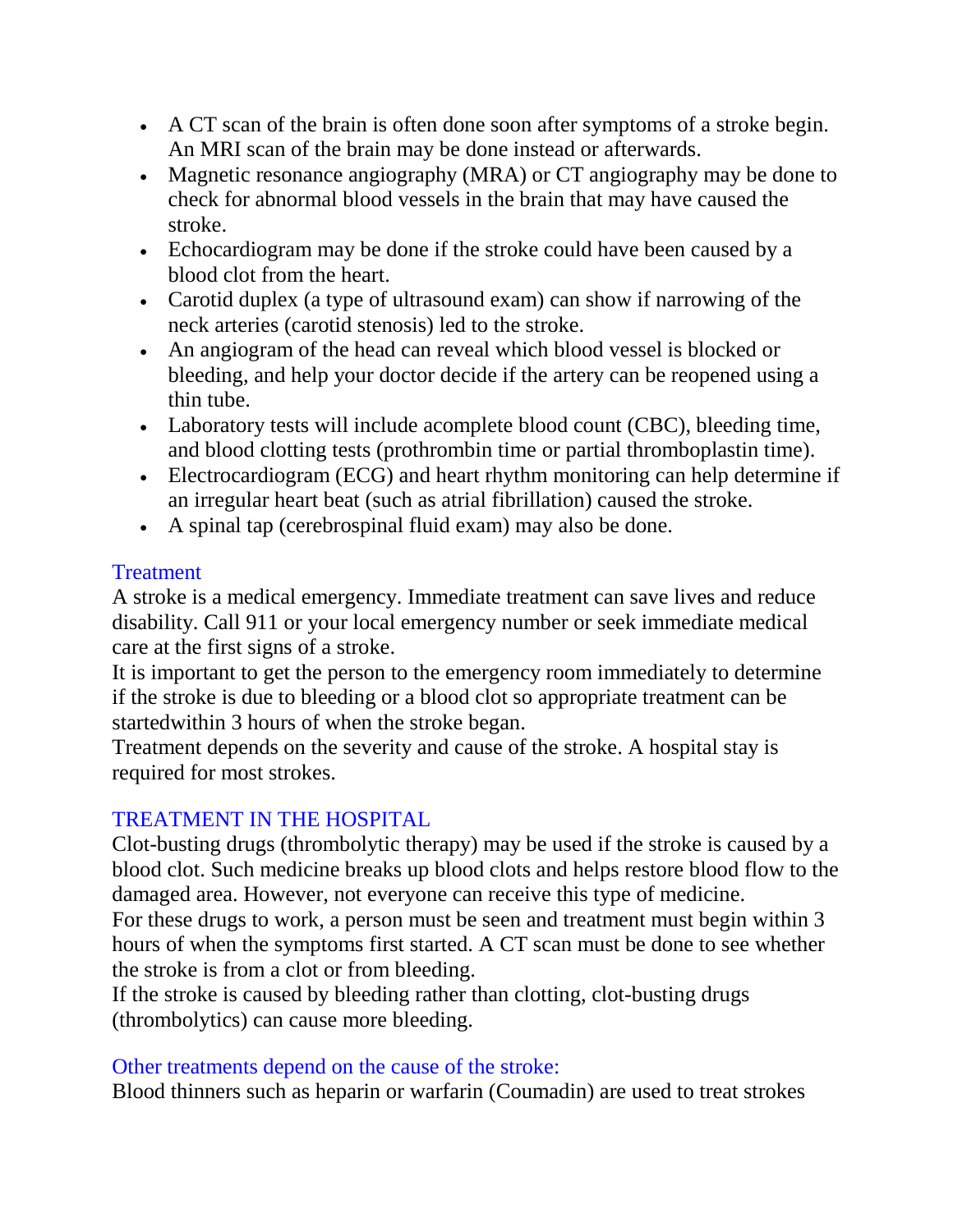due to blood clots. Aspirin of clopidogrel (Plavix) may also be used.

Other medications may be needed to control other symptoms, including high blood pressure. Painkillers may be given to control severe headache.

In some situations, a special stroke team and skilled radiologists may be able to use angiography to highlight the clogged blood vessel and open it up.

For hemorrhagic stroke, surgery is often required to remove blood from around the brain and to repair damaged blood vessels.

Surgery on the carotid artery may be needed. See also Carotid artery disease and Carotid artery surgery.

Nutrients and fluids may be necessary, especially if the person has swallowing difficulties. These may be given through a vein (intravenously) or a feeding tube in the stomach (gastrostomy tube). Swallowing difficulties may be temporary or permanent.

Physical therapy, occupational therapy, speech therapy, and swallowing therapy will all begin in the hospital.

## LONG-TERM TREATMENT

The goal of long-term treatment is to help the patient recover as much function as possible and prevent future strokes. The recovery time and need for long-term treatment differs from person to person. Depending on the symptoms, rehabilitation may include:

- Occupational therapy
- Physical therapy
- Speech therapy
- Therapies such as repositioning and range-of-motion exercises can help prevent complications related to stroke, such as infection and bed sores. Those who have had a stroke should try to remain as active as physically possible.

Alternative forms of communication such as pictures, verbal cues, and other techniques may be needed in some cases.

- Sometimes, urinary catheterization or bladder and bowel control programs may be needed to control incontinence. A safe environment must be considered. Some people with stroke appear to have no awareness of their surroundings on the affected side. Others show indifference or lack of judgment, which increases the need for safety precautions.
- Caregivers may need to show the person pictures, repeatedly demonstrate how to perform tasks, or use other communication strategies, depending on the type and extent of the language problems.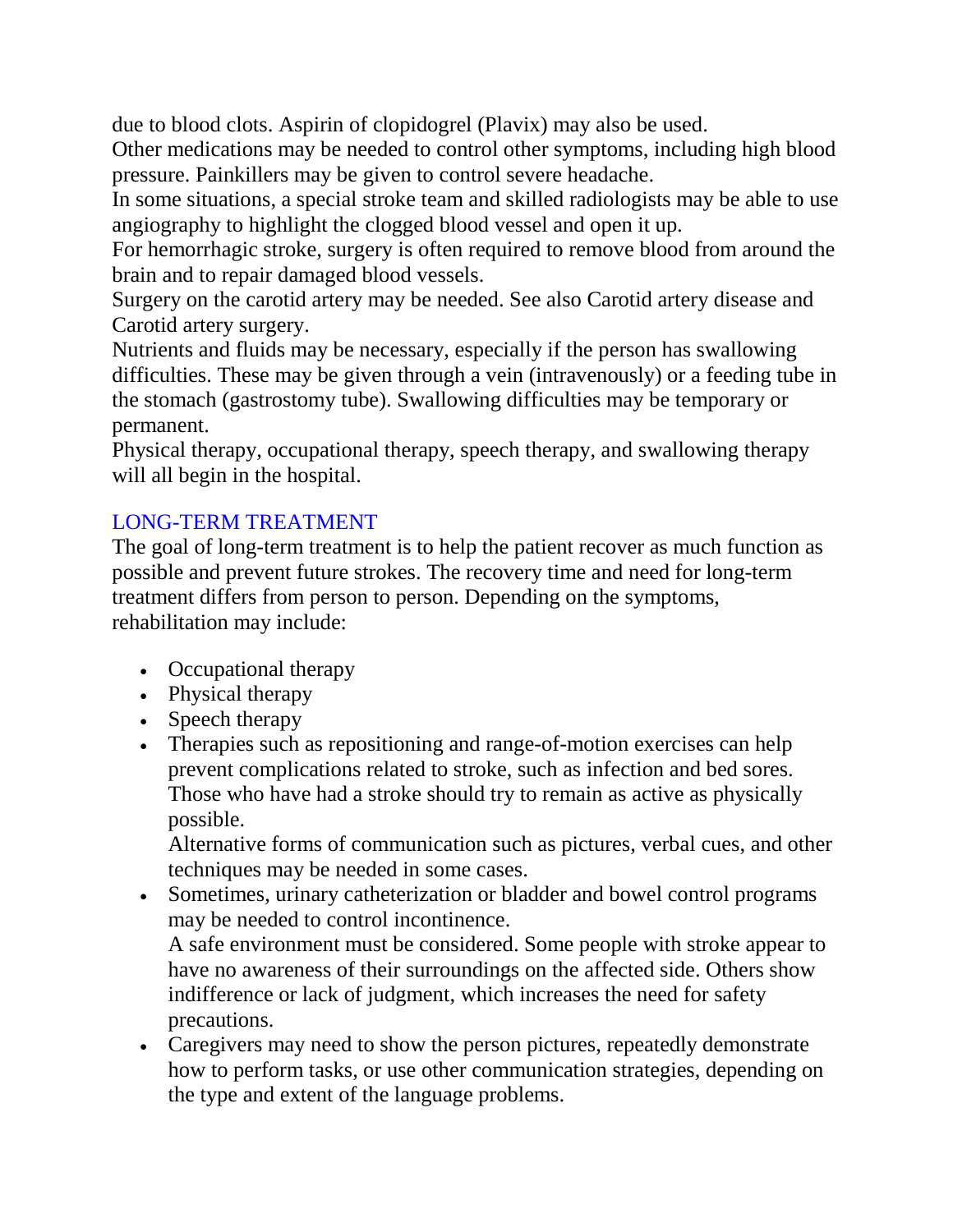- In-home care, boarding homes, adult day care, or convalescent homes may be required to provide a safe environment, control aggressive or agitated behavior, and meet medical needs.
- Family counseling may help in coping with the changes required for home care. Visiting nurses or aides, volunteer services, homemakers, adult protective services, and other community resources may be helpful.
- Legal advice may be appropriate. Advance directives, power of attorney, and other legal actions may make it easier to make ethical decisions regarding the care of a person who has had a stroke. See also: Stroke recovery

# Support Groups

Additional support and resources are available from the American Stroke Association -- www.strokeassociation.org.

## Outlook (Prognosis)

The outlook depends on the type of stroke, how much brain tissue is damaged, what body functions have been affected, and how quickly treatment is received. Recovery may occur completely, or there may be some permanent loss of function. Over half of the people who have a stroke are able to function independently at home.

If treatment with clot-busting drugs is successful, the symptoms of a stroke may completely go away. However, patients do not often arrive at the hospital soon enough to receive these drugs, or there are complicating medical conditions that preclude their use.

People who have an ischemic stroke (stroke due to a blood clot) have a better chance of surviving than those who have a hemorrhagic stroke (stroke due bleeding in the brain).

The risk for a second stroke is highest over the first few weeks or months after the first stroke and then begins to lessen.

## Possible Complications

- Breathing in a food into the airway (aspiration)
- Decreased life span
- Difficulty communicating
- Permanent loss of brain functions
- Permanent loss of movement or sensation in one or more parts of the body
- Problems due to loss of mobility, including joint contractures and pressure sores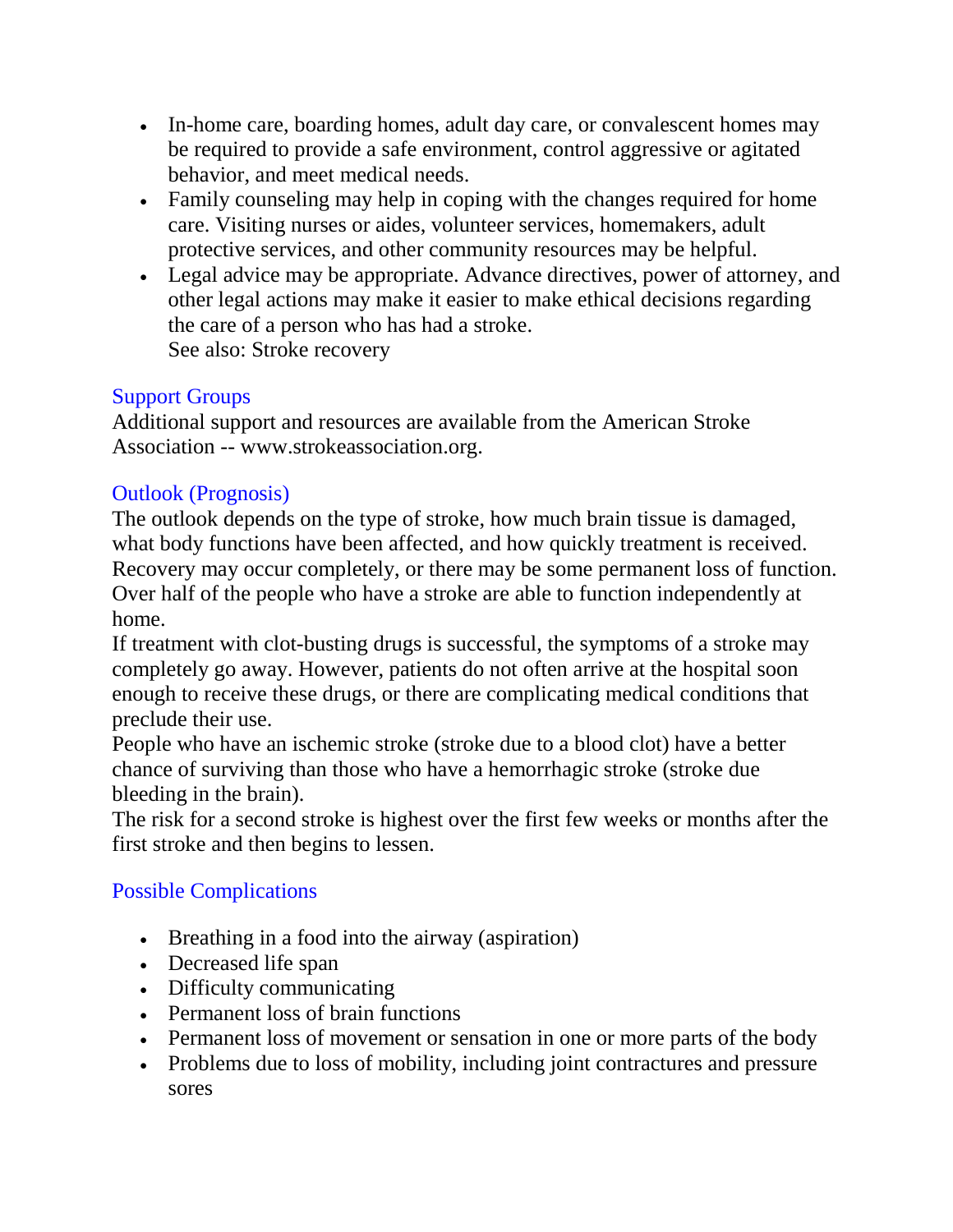- Fractures
- Malnutrition
- Muscle spasticity
- Reduced ability to function or care for self
- Reduced social interactions
- Side effects of medications

## When to Contact a Medical Professional

Stroke is a medical emergency that requires immediate treatment. Call your local emergency number (such as 911) if someone has symptoms of a stroke.

## Prevention

To help prevent a stroke:

- Avoid fatty foods. Follow a healthy, low-fat diet.
- Do not drink more than 1 to 2 alcoholic drinks a day.
- Exercise regularly: 30 minutes a day if you are not overweight; 60 90 minutes a day if you are overweight.
- Get your blood pressure checked every 1 2 years, especially if high blood pressure runs in your family.
- Have your cholesterol checked. If you are at high risk for stroke, your LDL "bad" cholesterol should be lower than 100 mg/dL. Your doctor may recommend that you try to reduce your LDL cholesterol to 70 mg/dL. Follow your doctor's treatment recommendations if you have high blood pressure, diabetes, high cholesterol, and heart disease.
- Quit smoking.
- Aspirin therapy (81mg a day or 100mg every other day) is recommended for stroke prevention in women under 65 as long as the benefits outweigh the risks. It should be considered for women over age 65 only if their blood pressure is controlled and the benefit is greater than the risk of gastrointestinal bleeding and brain hemorrhage. Ask your doctor if aspirin is right for you.
- Your doctor may also recommend aspiring therapy or another blood thinner if you have had a transient ischemic attach (TIA) or stroke in the past or if you currently have:
	- <sup>o</sup> Congestive heart failure
	- <sup>o</sup> Irregular heart beat (such as atrial fibrillation)
	- <sup>o</sup> Mechanical heart valve
	- <sup>o</sup> Other risk factors for stroke